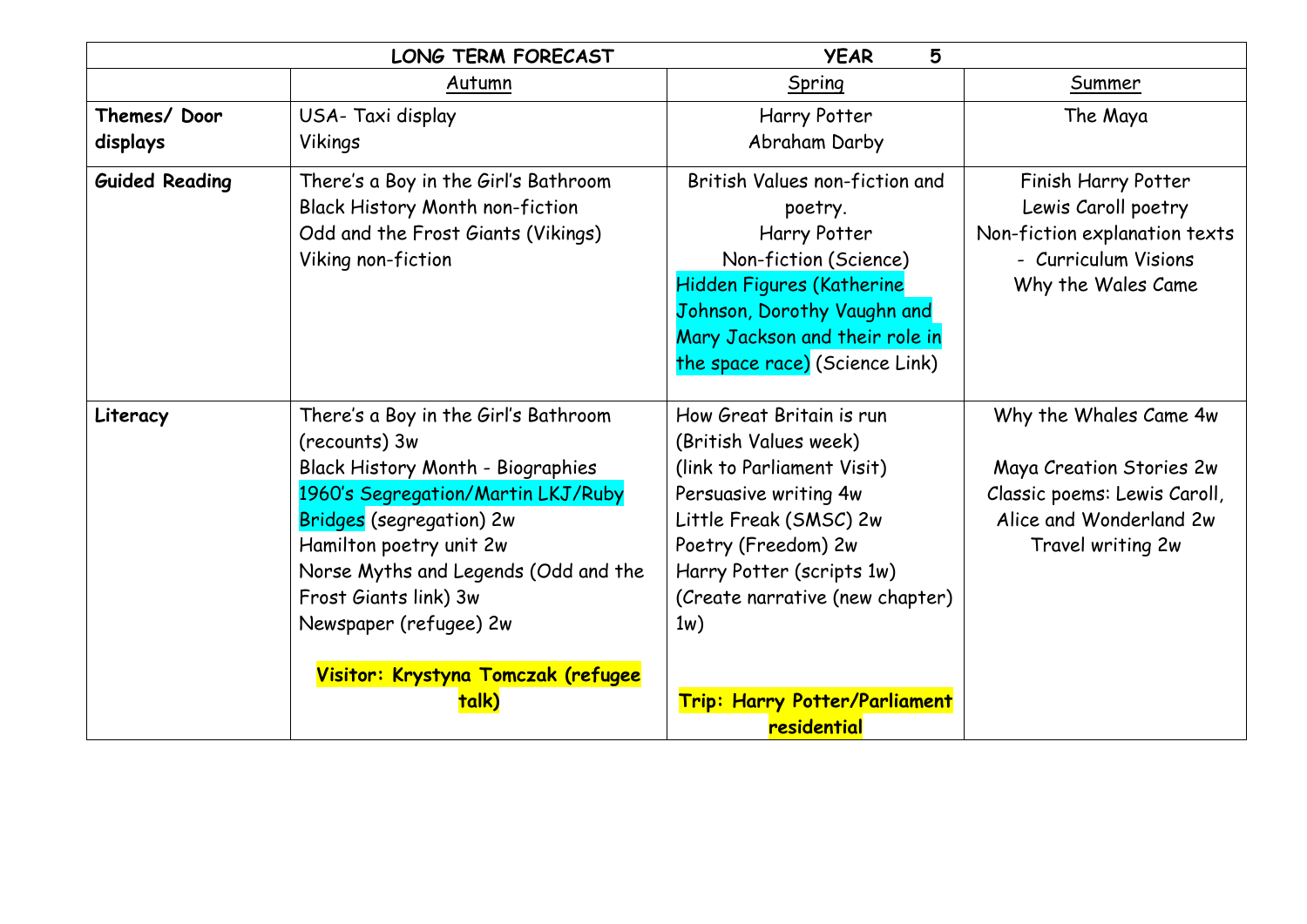| Maths | Autumn 1:                    | Spring 1:                     | Summer 1:                    |
|-------|------------------------------|-------------------------------|------------------------------|
|       | Number and place value:      | Number and place value:       | Number and place value:      |
|       | properties of place value    | positive and negative numbers | Roman numerals               |
|       |                              | and                           |                              |
|       | Addition and subtraction:    | rounding                      | Addition and subtraction:    |
|       | mental methods               |                               | mental and written methods   |
|       |                              | Addition and subtraction:     |                              |
|       | Multiplication and division: | written methods               | Multiplication and division: |
|       | prime numbers and factors    |                               | mental and written methods   |
|       |                              | Multiplication and division:  |                              |
|       | Multiplication and division: | square and cube numbers       | Number and place value:      |
|       | mental methods               |                               | Sequences                    |
|       |                              | Multiplication and division:  |                              |
|       | Geometry:                    | written methods               | <b>Fractions:</b>            |
|       | Angles                       |                               | Sequences                    |
|       |                              | Spring 2:                     |                              |
|       |                              | <b>Fractions:</b>             | Summer 2:                    |
|       | Autumn 2:                    | Calculating                   | Geometry:                    |
|       | Measurement:                 |                               | properties of shape,         |
|       | conversion of units          | Geometry:                     | diagonals                    |
|       |                              | position and direction        |                              |
|       | Fractions:                   |                               | Measurement:                 |
|       |                              | Measurement:                  | time and money               |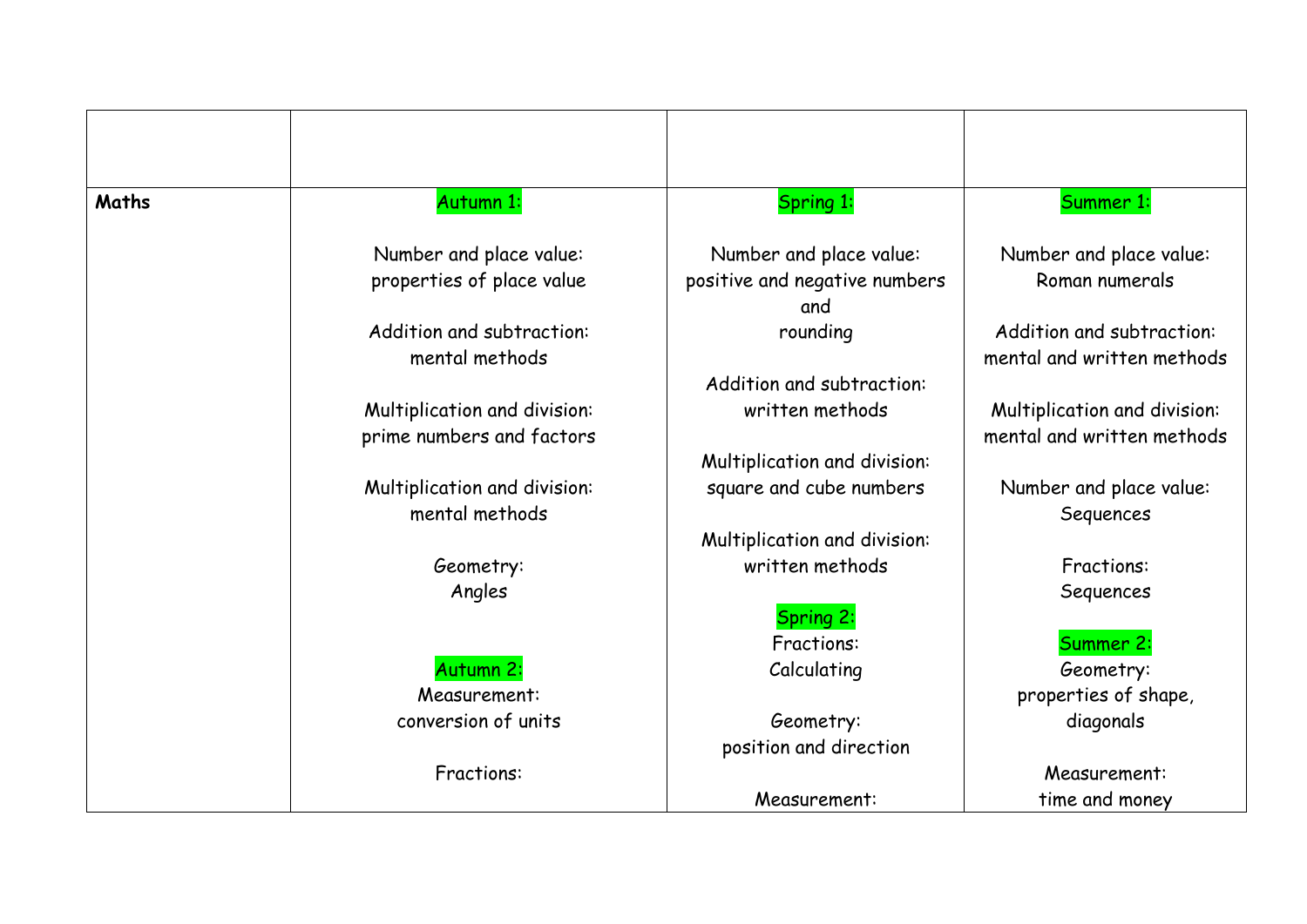|                       | improper fractions and mixed numbers, | metric and imperial units    |                                     |
|-----------------------|---------------------------------------|------------------------------|-------------------------------------|
|                       | decimals                              |                              | Measurement:                        |
|                       |                                       | Measurement:                 | area and perimeter                  |
|                       | Measurement:                          | volume                       |                                     |
|                       | area and perimeter                    |                              | Fractions:                          |
|                       |                                       | <b>Fractions:</b>            | calculating percentages             |
|                       | Geometry:                             | decimals and percentages     |                                     |
|                       | properties of shape, 2D and 3D        |                              | <b>Fractions:</b>                   |
|                       |                                       | <b>Fractions:</b>            | calculating                         |
|                       | Multiplication and division:          | calculating                  |                                     |
|                       | written methods                       | Geometry:                    | Multiplication and division:        |
|                       |                                       | properties of shape, missing | properties of number                |
|                       | Statistics:                           | lengths ad angles            |                                     |
|                       | reading tables                        |                              | Statistics:                         |
|                       |                                       | Statistics:                  | reading timetables                  |
|                       |                                       | reading line graphs          |                                     |
| <b>SCIENCE</b>        | Properties and changes of materials   | Space                        | Continue All Living Things unit     |
| Working               |                                       |                              |                                     |
| scientifically        | Forces                                |                              | Animals inc Humans (Link to<br>RSE) |
| <b>GEOGRAPHY</b>      | London vs. Washington D.C.            |                              | <b>Rivers and Mountains</b>         |
| (Humans and Physical  | Compare the geographical similarities |                              | (Mountains: Start with              |
| features to be        | and differences of Washington to      |                              | mountain ranges in the UK,          |
| covered in each unit) | London                                |                              | referring to counties,              |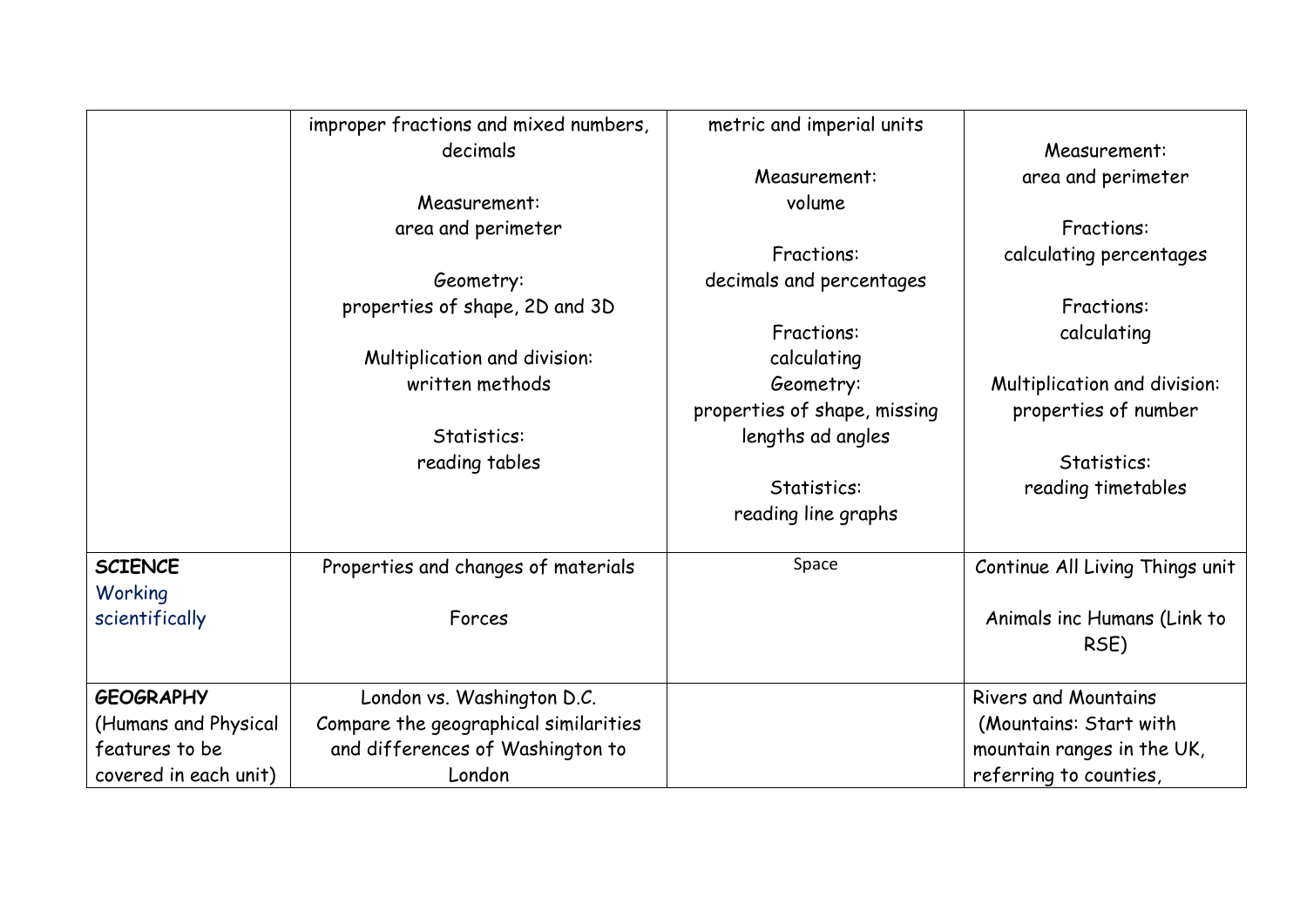|                                      |                                                                                                       |                                                                                                | Including river and mountain<br>comparisons.<br>(river study)                                              |
|--------------------------------------|-------------------------------------------------------------------------------------------------------|------------------------------------------------------------------------------------------------|------------------------------------------------------------------------------------------------------------|
| <b>HISTORY</b>                       | Viking and Anglo-Saxon struggle for the<br>kingdom of England to the time of<br>Edward the confessor  | <b>Industrial Revolution</b><br>Was Ironbridge the birthplace<br>of the Industrial revolution? | A non-European society that<br>provides contrasts with<br>British history - Maya<br>civilization c. AD 900 |
| D & T inc. cooking<br>and nutrition  | Viking Bread, Viking mead, toasted<br>apples with sugar and cinnamon around<br>fire pit in base camp. | Space buggies (Secondary link)                                                                 | Structure - Building Bridges<br>3D CAD design - Product<br>packaging                                       |
| ART & DESIGN                         | Drawing<br>Cityscapes - links to Washington/London<br>Key artist Hundertwasser                        | Painting<br>Space                                                                              | Sculpture - Aluxes (Maya)<br>Dyeing - Tie-Dye and Batik                                                    |
| <b>COMPUTING</b>                     | Coding<br>Data Bases                                                                                  | Spreadsheets<br>Concept Maps                                                                   | Online Safety<br>3d Modelling                                                                              |
| <b>RELIGIOUS</b><br><b>EDUCATION</b> | Sikhism - Key People                                                                                  | Christianity - Key People                                                                      | Islam - Key people                                                                                         |
| Life Learning<br>(PSHE)              | Money Matters:<br>Critical consumers<br>Value for money                                               | Parliament (Trip Link)<br>Identity<br>Communities                                              | It's My Body<br>Your body is your own<br>Sleep well, be well                                               |